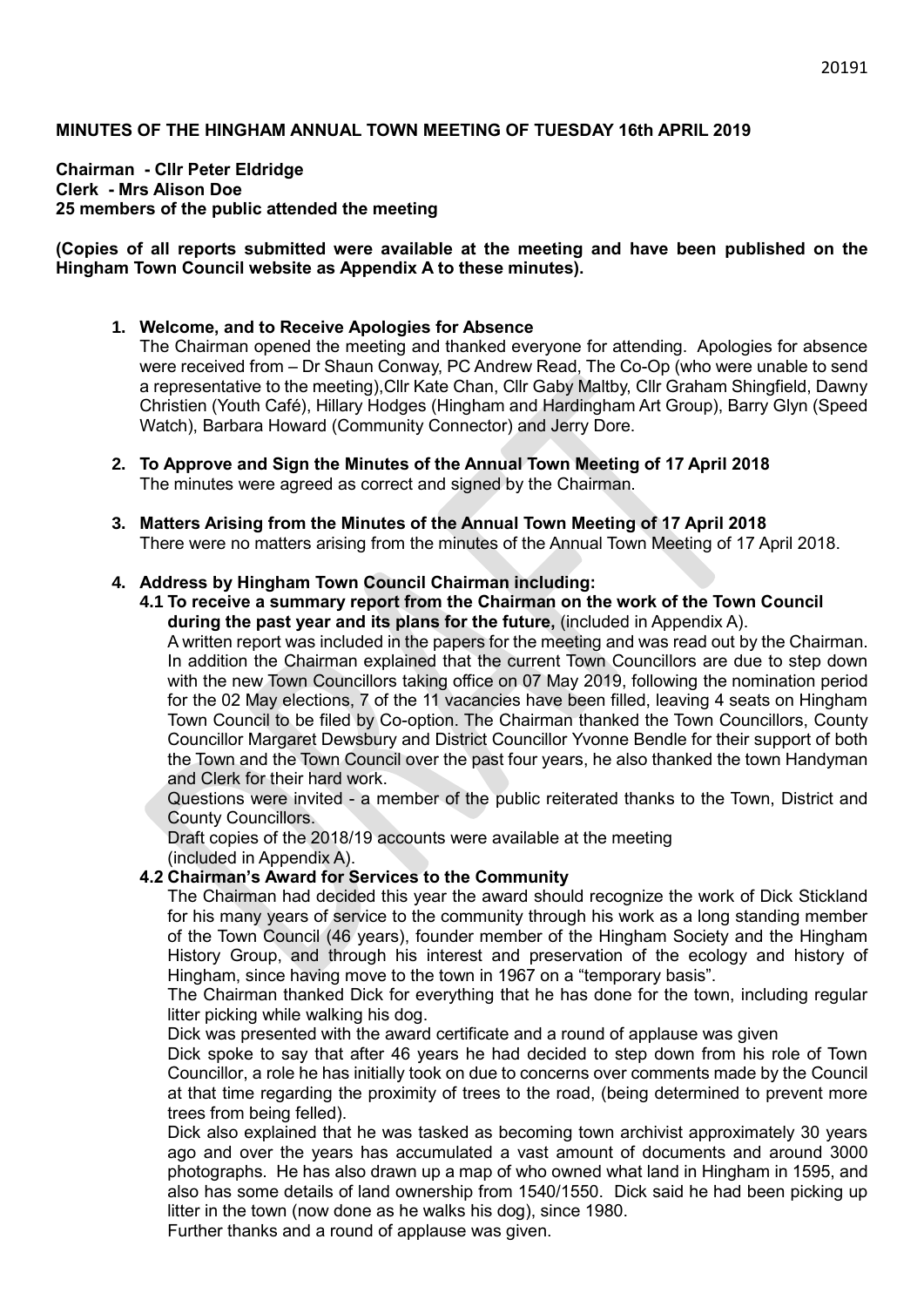**5. Guest Speakers** (attendance from the below was dependent upon their work commitments on the day)

## **5.1 P.C Andrew Read – Community Beat Manager – Norfolk Constabulary**

## **5.2 Representative from the Co-Op**

To talk about the Co-op in Hingham and the Community Support it is able to offer.

The Clerk (Ali) explained that neither of the guest speakers were able to attend the meeting. Managers from the Co-Op were on annual leave and PC Read had his shifts changed and was therefore unavailable, the Clerk was planning to meet with him on  $24<sup>th</sup>$  April and asked if there were any issues that anyone would like her to raise with him.

As no guest speaker was available, Ali offered to speak about her role as Clerk of the Town Council and her role in the community.

Ali explained that she was formerly a resident of Hingham, (now living in Rocklands) but has 3 jobs all based in Hingham, being, working for a local company one day a week, working in the Library and being Town Clerk.

Ali has worked as Clerk since April 2015 (initially on a temporary basis for 6 months, then being appointed the position permanently) having been employed by the Town Council to undertake the administration of the cemetery in December 2014. She explained that she was not the decision maker, decisions are made by the Council and it was part of her role to implement the decisions made. She then briefly outlined some of the other duties of her role (taking minutes, preparing agendas, ensuring Cllrs have as much information as possible prior to meetings, dealing with correspondence, managing contracts, projects and staff, keeping the accounts, preparing everything for internal and external audits, making sure the Council is legally compliant and working within their powers as restricted by legislation, administration of the cemetery and the website, applying for funding (through the Parish Partnership Scheme) and to SNC for tree works, liaising with other authorities and the various groups and clubs in the town). Ali also explained that she likes to be "hand on" when it comes to maintenance work and is happy to take on things outside of the "job description".

Ali explained that she is contracted to work for 75 hours a month and the impact that working at home can have on family life and asked that people be considerate of the time of day when they telephone her and that with emails being so readily accessible via a mobile phone, she does find it difficult to "switch off".

She explained that the role of Clerk is not always enjoyable and it can be frustrating, upsetting, and disheartening. Sometimes taking the flack for difficult and unpopular decisions, for example the removal of the Fairland Oak trees. These decisions are not taken lightly and are usually for legal or safety reasons.

She explained that it is always nice to receive a thank you when a problem has been resolved and outlined some of the councils achievements over her time as Clerk (the new footway in the Market Place, purchase of SAM Sign and extension to the 20mph speed limit, improvements to two of sections of the Public Rights of Way footpath network, currently the skate park is having some repairs and refurbishment, replacement of "long past their best" street lighting, resurfacing of the access driveway to the Lincoln Hall/Bowls Club and Library, getting the primary school children to make decorations for the Christmas tree, organising Markets and for the past 2 years organising an open evening, preventing the closure of the Public toilets by taking ownership of them).

Ali thanked all of the Cllrs for their help and support over the past four years.

Ali also spoke about Hingham Library where she has worked for 7 years, which has recently undergone some improvements, rearranging of the furniture has made the most of limited space and the staff are now looking to put on more events and now run a Lego club for children.

To end, Ali said she was a busy mum of 2 (with her daughter now being grown up and living away from home) and enjoys "escaping it all" by volunteering at the North Norfolk Railway.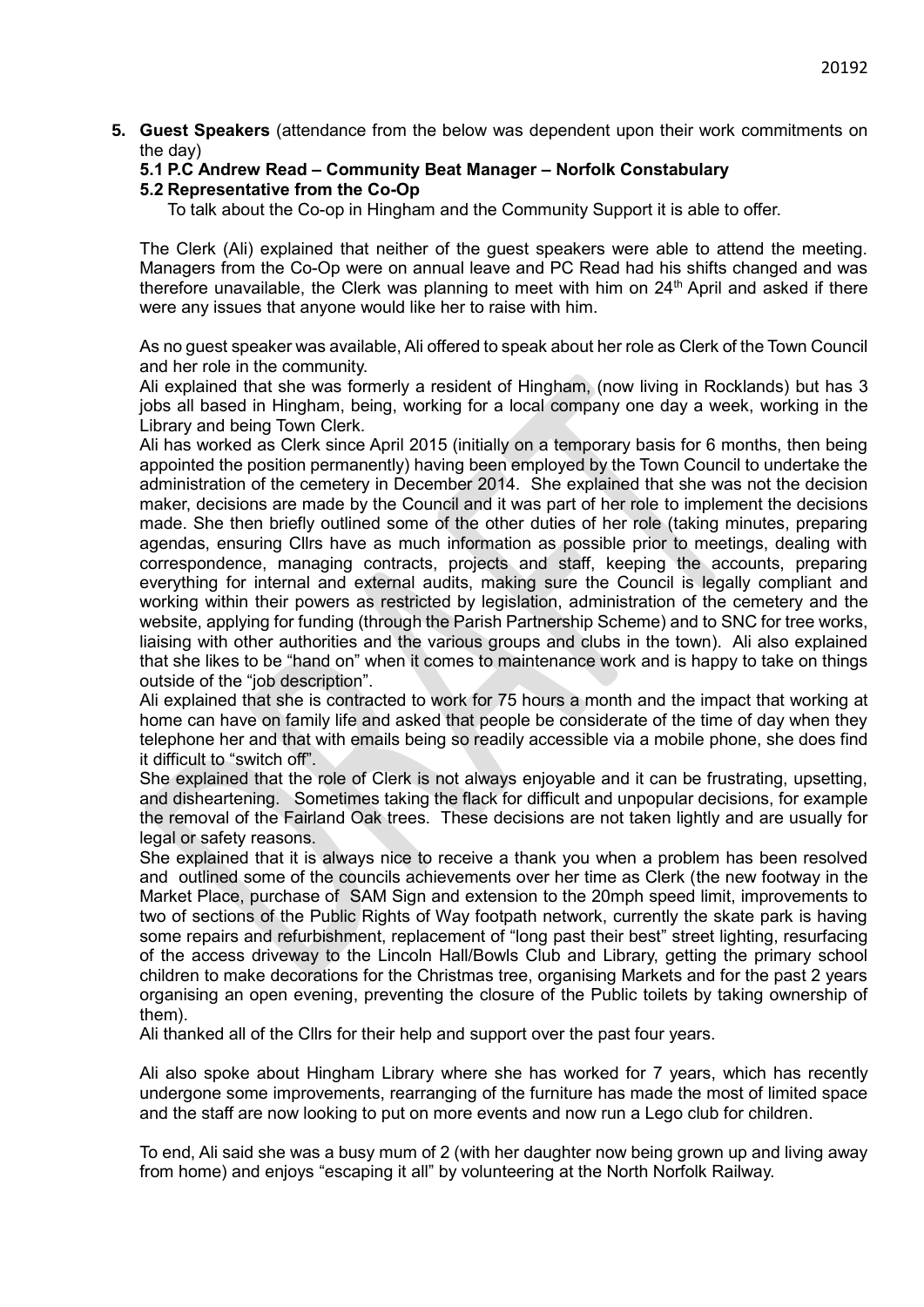## **6. Open Forum to Discuss Matters Raised by the General Public**

- 6.1 A resident who had previously brought concerns to the Town Council regarding maintenance/drainage issues on the B1108 Norwich Road, thanked the Town Council and the Clerk for their support. He explained that he would like to start a visible roadside campaign to try to combat speeding within the town, with the help of the Community Speed Watch and Town Council, and if possible working with the police (to ensure that the campaign was fully lawful). He asked for a show of hands from those who would be interested in taking part, 7 hands were raised. It was explained that the Community Speed Watch need more volunteers to enable them to undertake more roadside activity, and it was suggested that a campaign to get more police enforcement of the speed limits, including the 20mph speed limit which they currently don't enforce, might be worth a try.
- 6.2 A representative (head coach and secretary) from the Hingham Cricket Club spoke to outline the clubs activities. He said that although cricket was generally struggling in Norfolk, the Hingham club was growing. The Club hosts "All Stars" cricket for 4-8 year olds, coaching is available for older children and is now looking to get a youth team together. The club is looking for new players (male and female) and volunteers to help out in non-playing roles, for example with net refurbishment (which will include skirting to stop hedgehogs getting stuck). The club's emphasis will be on taking part and having fun, with friendly matches being played on a Sunday, as well as the regular Saturday games.
- *7.* **To Receive Reports from Hingham Clubs, Societies, Charities and Organizations etc. (approximately 5mins each)** *(Copies of all reports submitted were available at the meeting and have been published on the Hingham Town Council website as Appendix A to these minutes).* Written reports from the following Clubs, Societies, Charities and Organizations were circulated and a verbal overview was given by the Chairman any additional verbal updates given at the meeting are recorded as below:
	- **7.1 COMMUNITY CONNECTOR**
	- **7.2 HINGHAM COMMUNITY SPEED WATCH**
	- **7.3 HINGHAM BEREAVEMENT SUPPORT GROUP**
	- **7.4 HINGHAM GOOD NEIGHBOURS SCHEME**

The secretary advised that they received about 1 request a month for assistance, and was very much valued by those people who need to use the service.

**7.5 LINCOLN SOCIAL CENTRE** 

It was noted that there had been recent issues with the toilets being blocked from paper towels being flushed and with lights being left on.

# **7.6 HINGHAM CHARITY**

The Chairman advised that when there was a guided tour of the Turf Meadows, it was well worth a visit as it has an abundance of wildlife.

# **7.7 HINGHAM EDUCATION TRUST**

It was advised that the trust also covers Great and Little Ellingham, providing grants for university students (applications are assessed for the individuals' financial need).

## **7.8 HINGHAM COMMUNITY CAR SCHEME**

The scheme is no longer getting requests from the Scoulton area as these have been referred to the Watton Community Car Scheme. The Hingham Community Car scheme is in need of new drivers.

# **7.9 THE HINGHAM SOCIETY**

At the Society's AGM, concerns were raised (following the recent violent attack in Hingham) about the darkness of the Copper Lane area, the illumination of a privately owned light in the vicinity may help. Thanks was offered to Norfolk County Council for the new replacement directional sign posts around town. It was noted that the annual litter-pick will be on  $19<sup>th</sup>$  May.

## **7.10 HINGHAM HISTORY CENTRE**

**7.11 HINGHAM W.I**

# **7.12 HINGHAM SANTA'S GROTTO**

It was commented that this was a nice thing to have in the town.

# **7.13 HINGHAM AND HARDINGHAM ART GROUP**

It was noted that the annual exhibition was well worth a visit.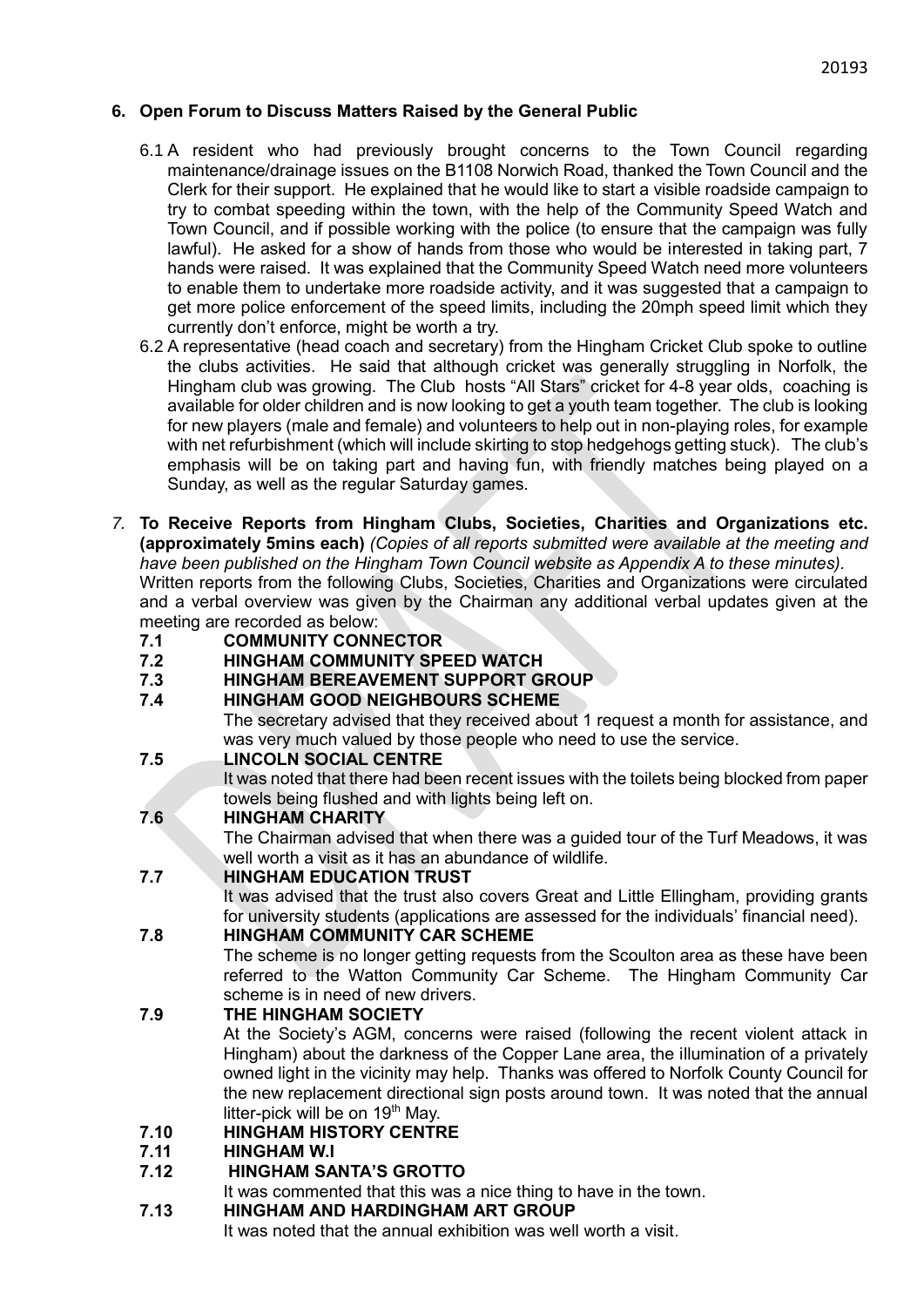## **7.14 ST ANDREWS HERITAGE FUND**

The open gardens will take place on 09 June, anyone wishing to display their garden was asked to get in touch. It was commented that there are some lovely and unusual gardens in the town.

### **7.15 ST ANDREWS CHURCH**

Rev. Reed advised that the building of the church was started in 1320 and being that next year is 2020, it is hoped that there will be some celebrations taking place to commemorate the 700<sup>th</sup> anniversary.

## **7.16 HINGHAM YOUTH CAFÉ**

It was noted that the Youth Café was working in a very positive way, and there had been some good feedback from youngsters who use the service.

### **7.17 HINGHAM METHODIST CHURCH**

## **7.18 HINGHAM TENNIS CLUB**

The Tennis Club had been running for three years and has members from the age of 4 to 80 years. There are 2 coaches available and lots of different sessions taking place including cardio and a coffee and cake session. The club is now introducing Pickle Ball as a trial, which will take place in the sports hall. The Club will be holding a quiz night on 10<sup>th</sup> May. New members are always welcome.

## **7.19 GARDENING CLUB**

The club meets on the 2<sup>nd</sup> Tuesday of the month and has been going for 23 years. New members are always welcome.

### **7.20 HINGHAM CRICKET CLUB**

## **7.21 HINGHAM PLAYING FIELD ASSOCIATION**

The Sports hall and field are well used with about 1600 people using the facility each month. All of the clubs are doing well. The building, dating from the 1980's does need updating and things need replacing.

#### **8. To receive Annual Reports from County and District Councillors**

### **8.1 District Councillor Yvonne Bendle**

District Councillor Bendle reported that South Norfolk Council and Broadland District Council have entered into a collaborative working partnership, not only to save some costs but to enable more grants to be obtained from Government**.** The Council made a slight increase to the Council Tax for 2019/20 but continue to provide 86 different services to the community, some being non statutory, such as leisure centres which are running at "cost neutral", the Wymondham Leisure Centre has seen its membership increase since the facility was refurbished. The Community Connectors continue to work within the community to get help and advice to people that may not otherwise be able to access it.

#### **8.2 County Councillor Margaret Dewsbury**

County Councillor Dewsbury reported that Norfolk County Council has balanced their budget for 2018/19 and are working to be as economical as possible and are also trying to be as digital as possible. The Council continues to work to help cover the Broadband "Not Spots" with 95% of South Norfolk now being covered. The Libraries summer reading challenge will be on the theme of space travel to commemorate the  $50<sup>th</sup>$  anniversary of man landing on the moon. Trading Standards continue to work with the police to try to combat rogue traders and make the public more "Scam Aware". The Council have moved from a Committee system to a Cabinet system.

#### **9. To Discuss Any Other Business**

It was noted that there are 2 sets of allotments in Hingham, with the Mill Farm Allotments keen to fill their vacant plots. The Community Compost representative brought some information to the meeting and she was thanked by the Chairman.

The Clerk also advised that any community organization holding an event could forward a poster or information to her for inclusion on the Hingham Community Events Facebook page

#### **The meeting ended at 9.00pm**